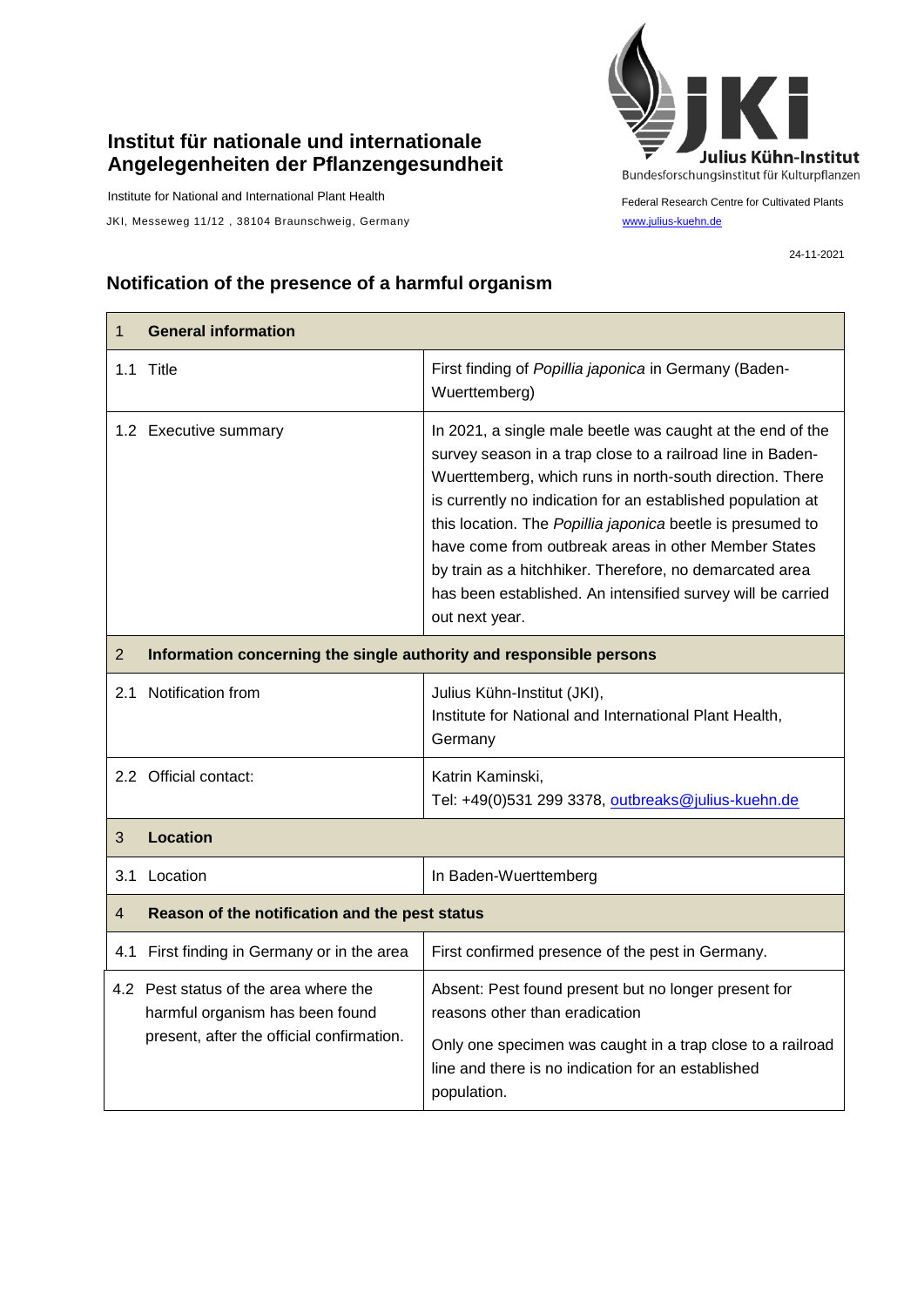|     | 4.3 Pest status in Germany before the<br>official confirmation of the presence, or<br>suspected presence, of the harmful<br>organism. | Absent: Pest records unreliable                                                                                                                                                                         |
|-----|---------------------------------------------------------------------------------------------------------------------------------------|---------------------------------------------------------------------------------------------------------------------------------------------------------------------------------------------------------|
|     | 4.4 Pest status in Germany after the<br>official confirmation of the presence of<br>the harmful organism.                             | Absent: Pest no longer present for reasons other than<br>eradication<br>Only one specimen was caught in a trap close to a railroad<br>line and there is no indication for an established<br>population. |
| 5   | Finding, sampling, testing and confirmation of the harmful organism                                                                   |                                                                                                                                                                                                         |
| 5.1 | How the presence or appearance of<br>the harmful organism was found.                                                                  | Pest related official survey                                                                                                                                                                            |
|     | 5.2 Date of finding:                                                                                                                  | 12-11-2021                                                                                                                                                                                              |
|     | 5.3 Sampling for laboratory analysis.                                                                                                 | 12-11-2021                                                                                                                                                                                              |
|     |                                                                                                                                       | The beetle was caught between 14th September and<br>12 <sup>th</sup> November 2021 and was found during the inspection<br>of the trap.                                                                  |
|     | 5.4 Name and address of the Laboratory                                                                                                | Landwirtschaftliches Technologiezentrum Augustenberg<br>(LTZ) - Referat 33<br>Neßlerstraße 25<br>76227 Karlsruhe<br>Germany                                                                             |
|     | 5.5 Diagnostic method                                                                                                                 | According to peer reviewed protocols PM 7/74 (1) -<br>Popillia japonica and morphological identification                                                                                                |
|     | 5.6 Date of official confirmation of the<br>harmful organism's identity.                                                              | 17-11-2021                                                                                                                                                                                              |
| 6   | Infested area, and the severity and source of the outbreak in that area                                                               |                                                                                                                                                                                                         |
| 6.1 | Characteristics of the infested area<br>and its vicinity.                                                                             | Open air - other: public sites                                                                                                                                                                          |
|     | 6.2 Infested plant(s), plant product(s) and<br>other object(s).                                                                       | Object: trap                                                                                                                                                                                            |
|     |                                                                                                                                       | The plant protection service placed the trap next to the<br>railroad line.                                                                                                                              |
|     | 6.3 Severity of the outbreak.                                                                                                         | Only one specimen caught in a trap close to a railroad line.<br>There is currently no indication for an established<br>population.                                                                      |
|     | 6.4 Source of the outbreak                                                                                                            | The beetle is presumed to have come from outbreak areas<br>in other Member States by train as a hitchhiker.                                                                                             |